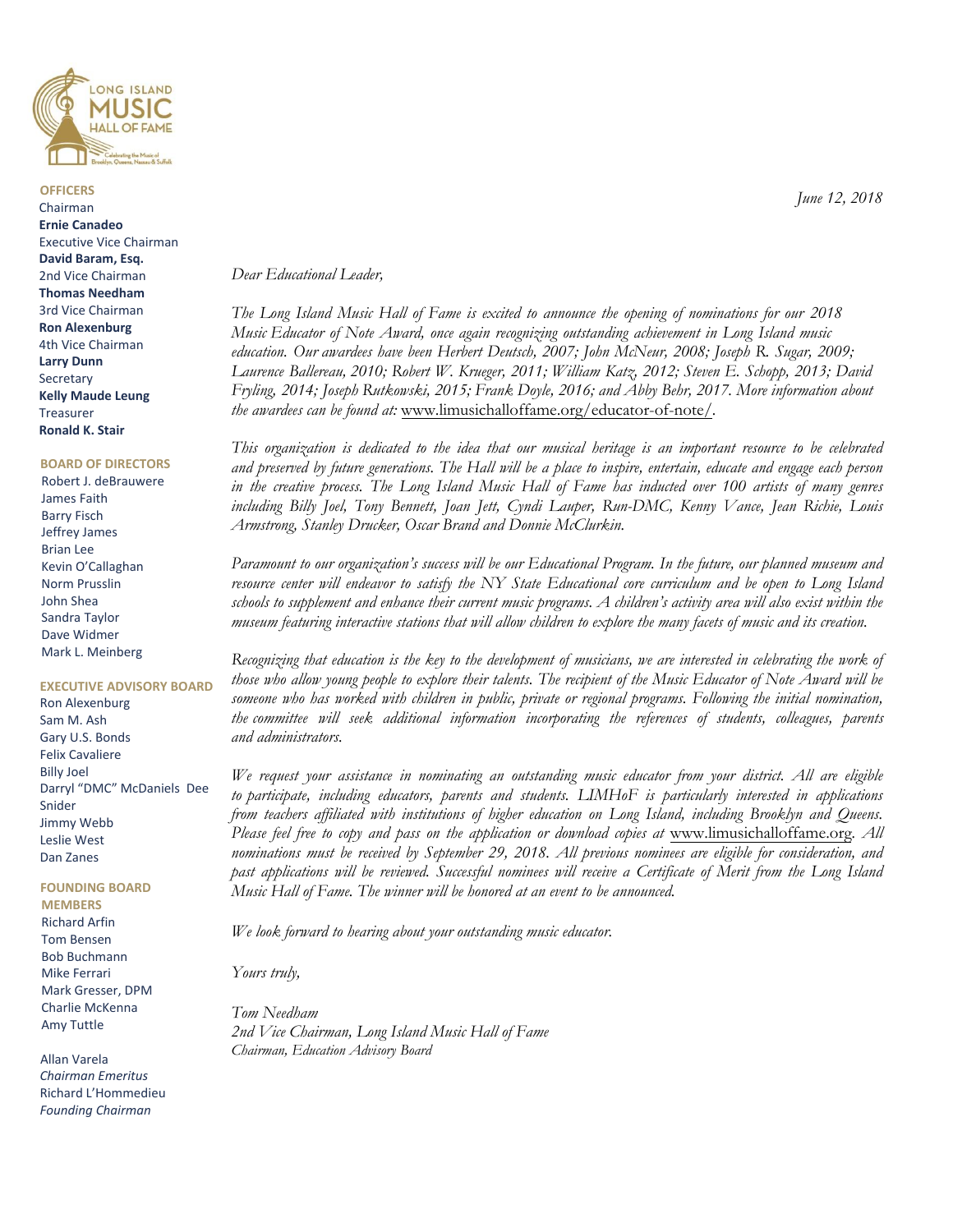## **LONG ISLAND MUSIC HALL OF FAME 2018 MUSIC EDUCATOR OF NOTE AWARD**

**PURPOSE:** The purpose of the Long Island Music Hall of Fame Music Educator of Note Award is to celebrate and honor Long Island music educators who exemplify the highest standards of their profession, and who, through their influence on the lives of young students, have made significant contributions to their school, community, and the betterment of music education. LIMHoF is particularly interested in applications from teachers affiliated with institutions of higher education on Long Island.

The selection of Music Educator will focus attention on excellence in music education within Long Island. By honoring an exemplary member of the teaching profession, the Long Island Music Hall of Fame (LIMHoF) will acknowledge and pay tribute to the contributions of thousands of dedicated Long Island music educators. The person selected for this award will serve as a spokesperson and role model for music teachers across Long Island. Nominees for the award will receive a Certificate of Merit from the LIMHoF Board of Directors.

The Long Island Music Hall of Fame is a 501(c) (3) organization dedicated to the idea that Long Island's musical heritage is an important resource to be celebrated and preserved for future generations. The LIMHoF was created as a place to inspire in each person the desire to explore and celebrate music in all its forms and to be a place where the music community will find the support, resources and leadership necessary to aid them in that exploration. The Hall of Fame sponsors the Long Island Sound Award, traveling educational exhibits and is working to create a permanent home for the story of Long Island's musical heritage.

### **CRITERIA:**

*The candidate must:*

• Have at least ten years' experience as a music educator in any private studio, public, or non-public Long Island school or university.

• Demonstrate commitment to music education by playing an active role in the community in conjunction with their professional responsibilities.

• Demonstrate a significant impact on the lives of music students of all backgrounds and abilities.

• Be an exceptionally dedicated, knowledgeable and skilled individual who is respected and admired by students, colleagues, parents, and the community.

## **SELECTION PROCESS:**

Any candidate who meets the criteria may be nominated. All previous nominees are eligible for consideration, and past applications will be reviewed.

*The attached application will be mailed to:*

**Long Island Music Hall of Fame** 1175 Walt Whitman Road Melville, NY 11747 *Applications must be postmarked by September 29, 2018*

All applications will be evaluated by the Long Island Music Hall of Fame Educational Advisory Board.

Successful nominees continuing in the selection process will be asked to provide letters of recommendation from three (3) of the following constituent groups:

• Current or former student

- Community group or member
- Colleague
- Current supervisor/administrator

• Parent of a student

*Letters of recommendation must be postmarked no later than September 29, 2018*

Complete applications for the finalists will be reviewed by the Long Island Music Hall of Fame Board of Directors who will make the final selection. The winner will be notified by October 30, 2018, and will be presented with the Music Educator of Note Award at an event to be announced. Additional information is available at www.limusichalloffame.org or by calling Paul Graf at 631-848- 2366.

### *2nd Vice Chairman of the LIMHOF, Chairman of the Education Advisory Board:* Tom Needham

*Education Advisory Board Members:* Carol Brown, Michael Cesarano, Herbert Deutsch, Paul Graf, Jeffrey James, John McNeur, Daniel F. Millheiser, Norman Prusslin, Charles Puricelli, Lynda Reynolds, Jimmy Rosica, Brady Rymer, Patricia Shih *Honorary Education Advisory Board Members:* Steve Burns (Blues Clues) Carole Demas (Magic Garden), Paula Janis (Magic Garden), Darryl McDaniel (DMC), Johnny "Juice" Rosado, John Tartaglia, Ron "Bumblefoot" Thal, Dan Zanes For further information about the Long Island Music Hall of Fame, visit the website at www.limusichalloffame.org. Additional applications are available on the website.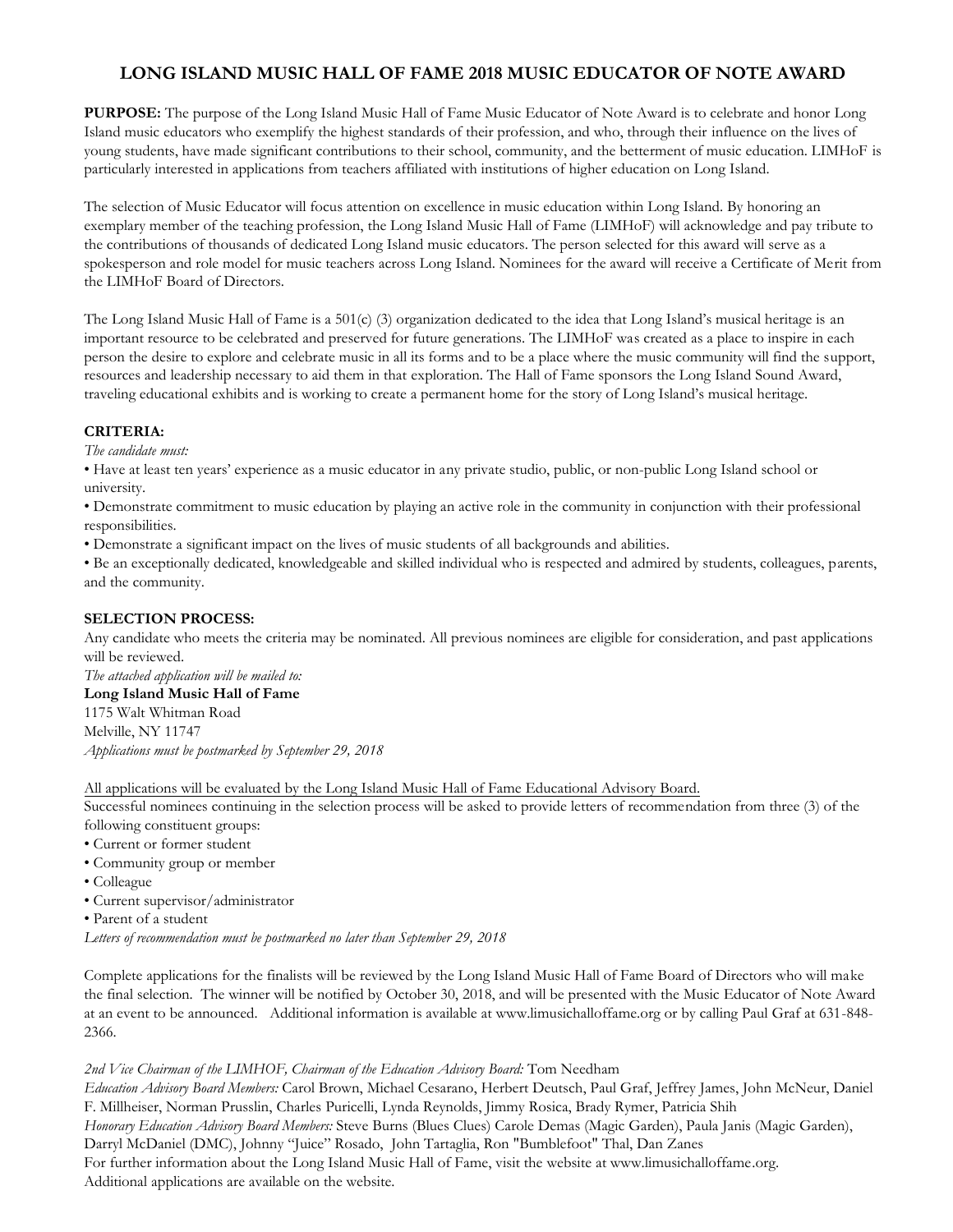# LONG ISLAND MUSIC HALL OF FAME 2018 MUSIC EDUCATOR OF NOTE AWARD

Please fill out to the best of your ability.

| School District/Other Address:                                                    |  |  |  |
|-----------------------------------------------------------------------------------|--|--|--|
| ,我们也不能在这里的人,我们也不能在这里的人,我们也不能在这里的人,我们也不能在这里的人,我们也不能在这里的人,我们也不能在这里的人,我们也不能在这里的人,我们也 |  |  |  |
|                                                                                   |  |  |  |
|                                                                                   |  |  |  |
| School Address (if applicable): City: City: School Address (if applicable):       |  |  |  |
|                                                                                   |  |  |  |
|                                                                                   |  |  |  |
|                                                                                   |  |  |  |
| Total Years Teaching: Vears in Present Position: Vears in Present Position:       |  |  |  |
|                                                                                   |  |  |  |
|                                                                                   |  |  |  |
|                                                                                   |  |  |  |
|                                                                                   |  |  |  |
| Please complete the following (attach additional pages if necessary):             |  |  |  |
|                                                                                   |  |  |  |
|                                                                                   |  |  |  |
|                                                                                   |  |  |  |
|                                                                                   |  |  |  |
|                                                                                   |  |  |  |